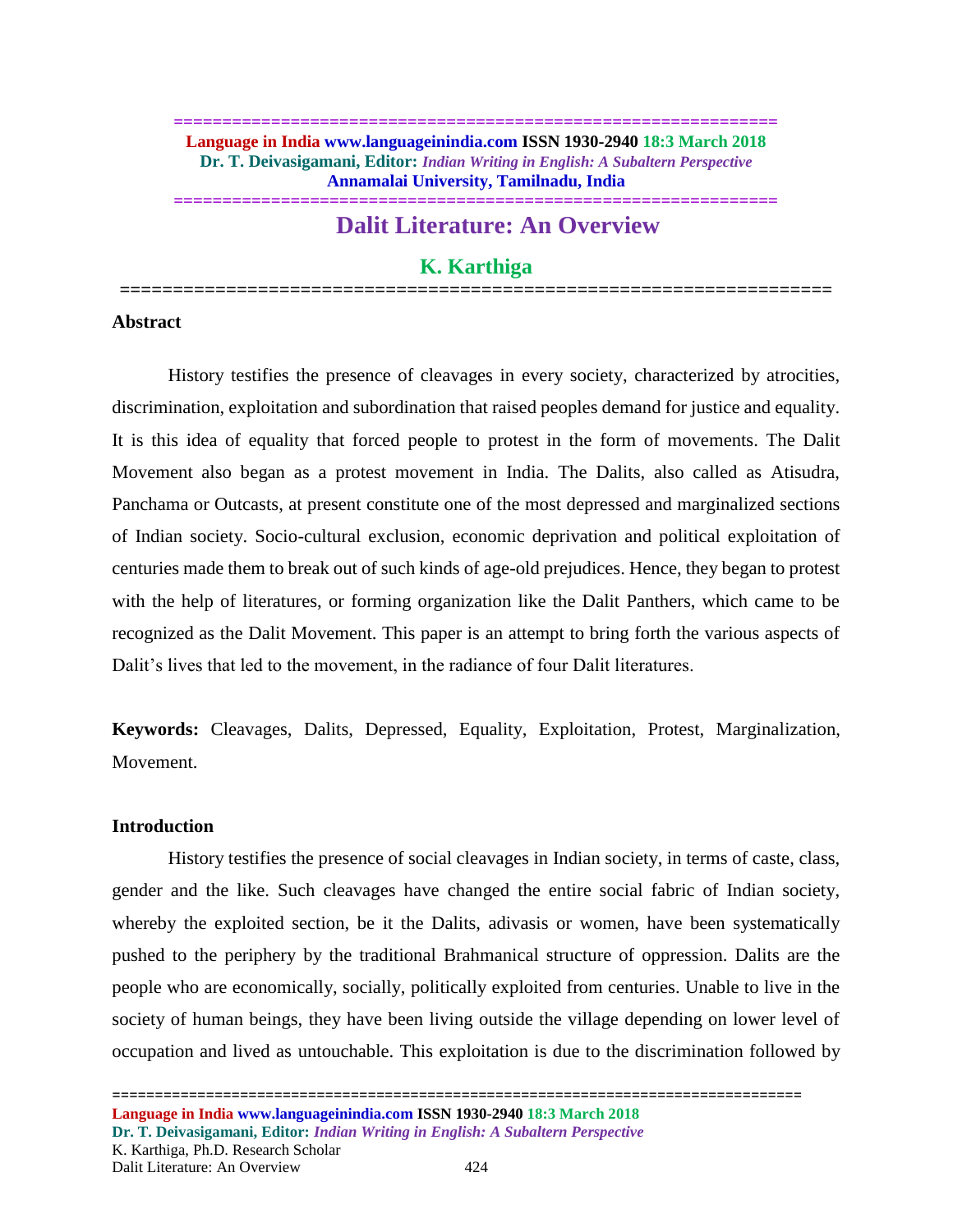age old caste hierarchical tradition in the Hindu society. This hierarchy has been the cause for oppression of Dalits in each and every sphere of society since centuries. It has subjected them to a life of poverty and humiliation. The Dalits (ex-untouchables), who have been brutally exploited by the so-called upper castes, lag outside the Varnasrama theory and were referred to as outcasts in pre-independent India. India attained independence, but the Dalits were not allowed to live a life with dignity and equality. It is this idea of equality, which sparked the beginning of the Dalit Movement in India, as a protest to the age-old atrocities committed against them. Dalit movement is a struggle that tries to counter attack the socio – cultural hegemony of the upper castes. It is a movement of the masses that craves for justice through the speeches, literary works, dramas, songs, cultural organisations and all the other possible measurers. So, it can be called as a movement which has been led by Dalits to seek equality with all other castes of the Hindu society. The main objective of the Dalit Movement was to establish a society in India based on social equality. The constitutional identity, however, fails to capture the true picture. The real picture is something different which will be reflected in this paper, in the light of the four books including *Debrahmanising History*, *Poisoned Bread*, *The Prisons We Broke* and *Dalit Visions*.

## **Different Connotations of the Word 'Dalit'**

Dalits, the group of people who constitute the last category of castes in the Varnasrama Theory. This is the traditional definition of the term Dalit as is given by different scholars. According to the Indian Constitution the Dalits are the people coming under the category Scheduled castes. With slight changes, however, the term Dalit 'would mean not only one category of caste, it means the human who is exploited economically, socially, politically and from all the spheres of life, by the traditions of the country. By tradition would mean the Brahmanical Indian tradition prevailing in the country for centuries. A Dalit does not believe in God, religion as propagated by the Hindu scriptures and religious texts , as because it is these tradition only that have made them slaves. A Dalit is the person who has the realization of the sorrows and struggles of those in the lowest stratum of the society. The Dalits, called by different names like Dasyu, Dasa, Atisudra, Panchama, Tirukulattar, Adikarnataka, Adi Dravida, are actually the Depressed Classes‖ of Indian society. Dalit is one who believes in equality, who practices equality and who combats inequality. A Dalit is the believer of Humanism—the ultimate ideology of human beings.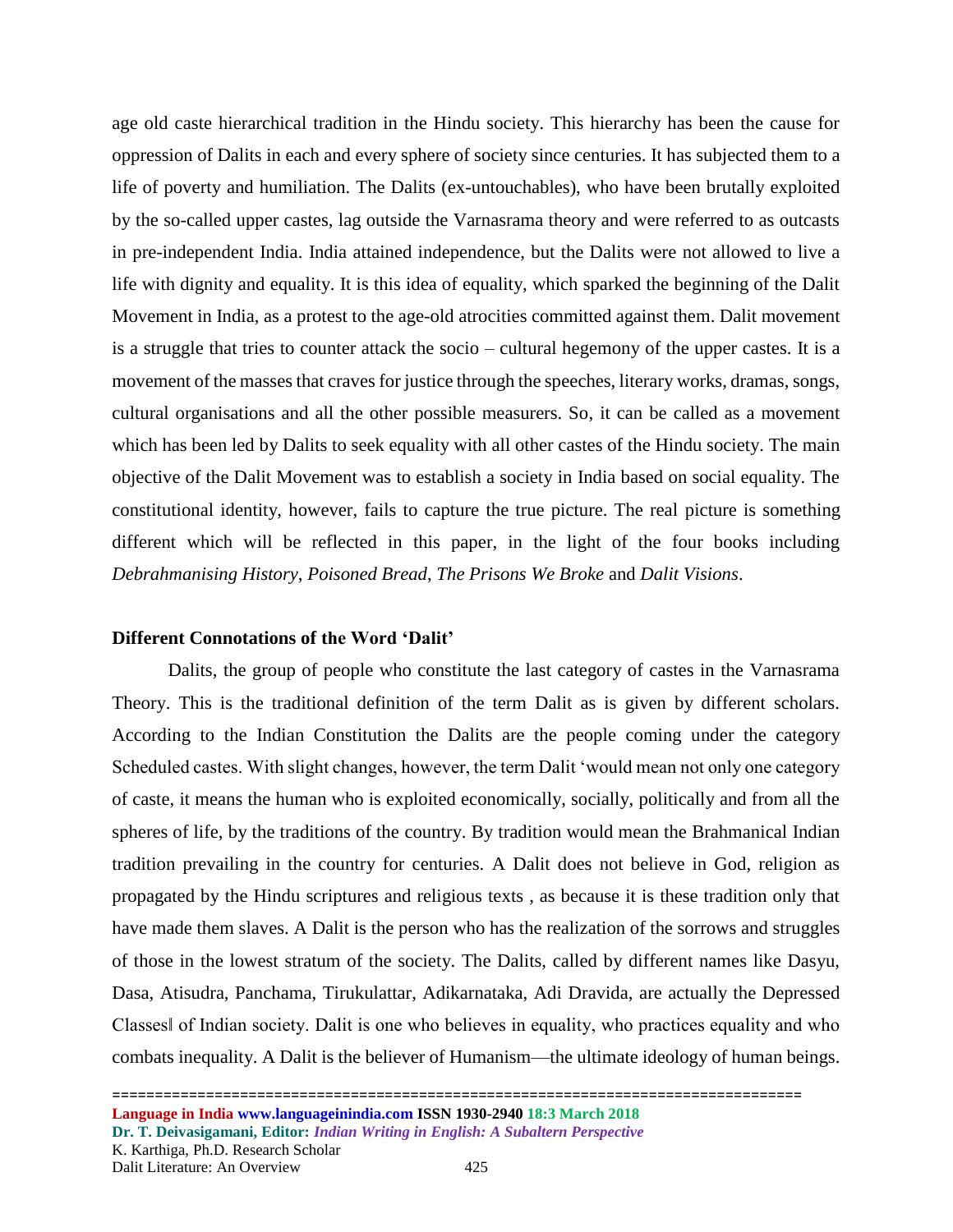The real symbol of present Dalit is Change and Revolution. Therefore, any individual from any caste category (including the Brahmin), will be considered a Dalit given the fact that the person is depressed and exploited, aspire to attain equality through change and revolution, being the firm believer of the ideology of Humanism.

#### **Brahmanism as the Root Cause of Dalit Movement: A Historical Critique**

The Dalits and women in India are, at present, categorized under the marginalized sections of the society. All these castes (Pariahs, Chamars, Mahars, Bhangis and so on) share a common condition of exploitation and oppression by the so called upper castes of the Indian society .If we trace back to the historical periods, it will be found that the root cause is the formation of the Caste System which actually led to the oppression of the other categories of oppressed classes of India– the women. It was with the Aryans who entered the country from Middle East and settled in the fertile land of the Ganges after a fight with the indigenous people of the civilization. The people, well versed in the techniques as shown in historical aspects, were defeated by the Aryans. The Minority Aryans defeated the majority Dalits by the use of their tactics of Divide and Rule, as assumed by Braj Ranjan Mani because without doing so they won't be able to defeat the majority. The Brahmins had retained this tactic even today. Later in the Vedic period, the formation of the Rig Veda laid the foundation of the oppression of the people in their own land, with the Purushashukta in its tenth book. It was later in the 5th century that people of Shudra Varna were transformed to untouchable. And this led to beginning of the Brahmin domination accompanied by Dalit exploitation. A Brahman is a great God, whether he is learned or imbecile, and the Brahmans should be respected in any way, even if they indulge in a crime1. These are the Religious texts of the Hindus, which strives for an unequal society, a society where a certain group of people are given the status of God, in total contrast with the other group who are considered even worse than animals. God who is considered as the Almighty do not exist but is considered as the Supreme power. Is it that the Arya-Brahmins, devised the institution of Varna and thereby caste, in order that they consider themselves as the Supreme. By putting themselves in the supreme position, they actually wanted to attain superior status, a life of dignity, and aspired to be obeyed by everyone in the Indian society. Caste, the very creation of man and not God, is now rooted firmly in the Indian society, through the religion of majority Hinduism. Gail Omvedt in her book *Dalit Visions*, equated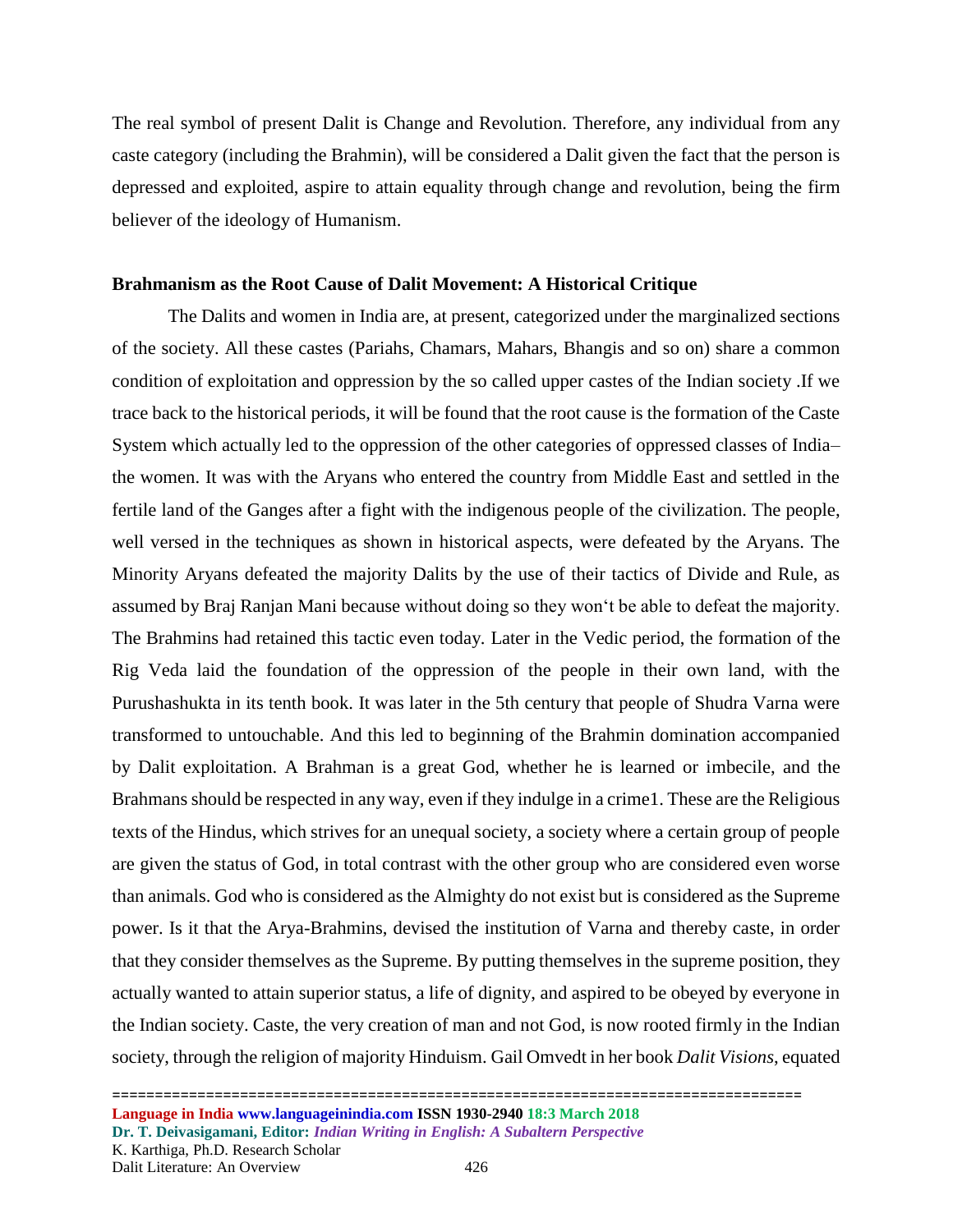Hinduism with Brahmanism. Hinduism is constructed in order to hide the discriminatory laws of Brahmanism under a religion to be considered as the religion of the country, and thereby obeyed without any question. The caste ideology is founded in the twin religious doctrines of Karma and Dharma. And that it was the basic duty of every individual to maintain Dharma which was to retain the social structure based on the Varnasrama Theory. Not only Manu, Kautilya, another Brahmin, also emphasized on retaining the Caste structure as the basic structure of Indian society that cannot and should not be changed. The same was asserted by Gandhi, the Father of the Nation ,to change is to create disorder2. This means that the Brahmins should stay at the top of the pyramid and the Dalits at the bottom. Even if the Dalits die under the situation, they should not be uplifted. This is Brahmanism –believer of inequality, the roots of which lie in the ancient Vedas. Formulated 3500 thousand years back, the Vedas are ruling Indian society even now, through its instrument – Hinduism. It is controlling the minds of the people, which made the minority groups –the Brahmins to be the policy makers of the country. And in order to retain their position they have devised myths. For instance, they devised the myth of Punarjanma which explains the phenomena of rebirth. It explains that the activities of our past janma are responsible for our present status, and the activities of present will decide our life after re-birth. This myth has two connotations-

Firstly, the Dalits should accept the exploitation done against them as the result of their own deeds of past birth. They should consider that they committed some bad deeds due to which they are facing such kind of oppression.

Secondly, even if they are exploited in this birth, they should not protest, which will provide them a good life in the next birth after re-birth. That is, with the desire to get happiness in the next birth, they should cry. Because it is believed that, God will help them to come out of distress, and that the Brahmins being Gods are the only solution for their distress. If these texts are observed closely in sociohistorical perspective, the aim to write these texts becomes clear, which is to establish and maintain Brahmanical hegemony, and exploit the non-Brahmins, basically the Dalits.

#### **The Dalit Movement**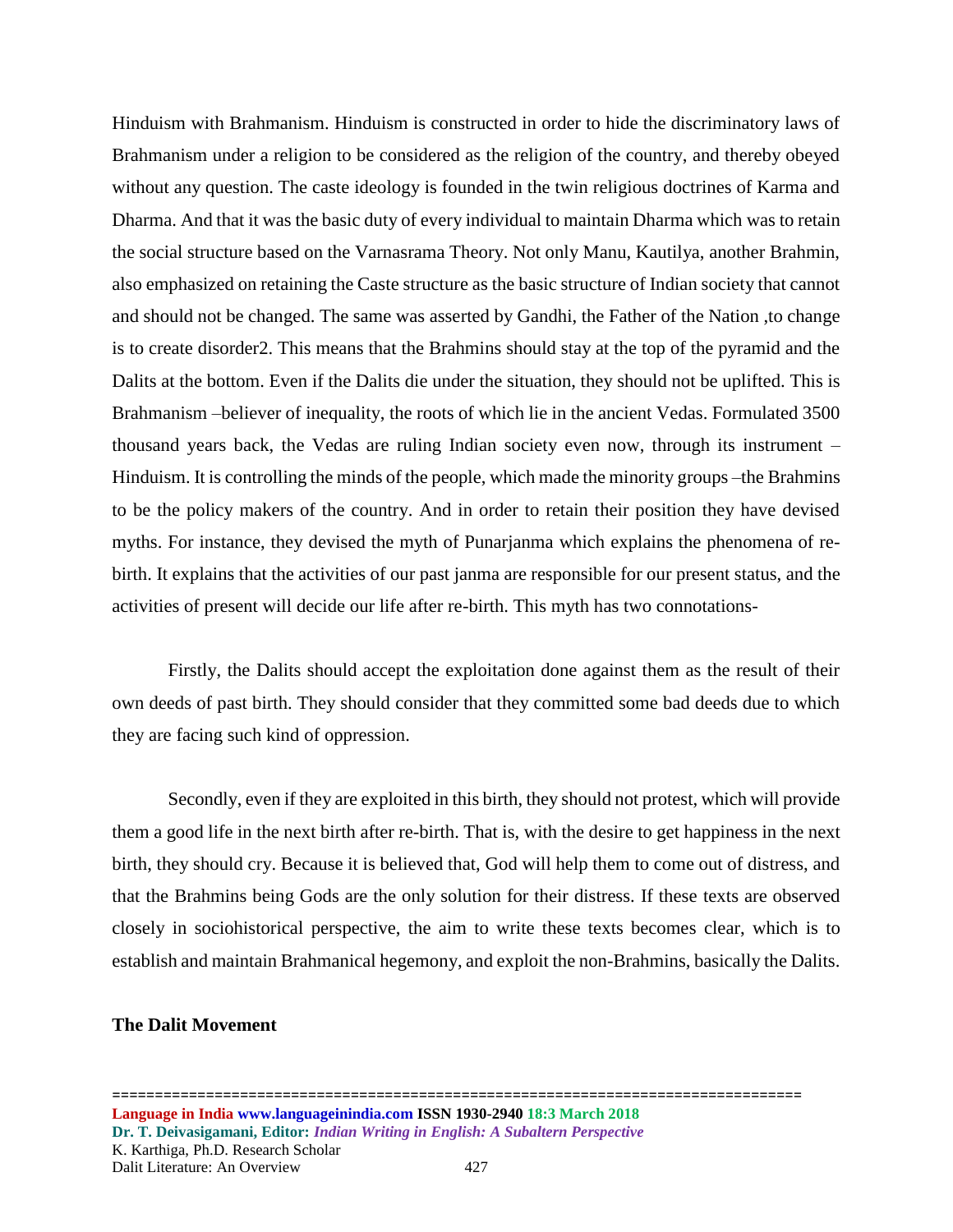The Dalit Movement is the result of the constant hatred being generated from centuries in their heart from the barbaric activities of the upper castes of India. Since Dalits were assigned the duties of serving the other three Varnas, that is all the non– Dalit, they were deprived of higher training of mind and were denied social-economic and political status. The division of labour led to the division of the labourers, based on inequality and exploitation. The caste system degenerated Dalit lifes into pathogenic condition where occupations changed into castes. The higher castes of the society looked down upon the Shudras. It was a general belief that the Dalits are part of the lowest of low Varnas. Thus, for centuries Dalits have been positioned at the bottom of the rigid Indian caste society. People from other castes, who considered themselves to be higher, believe that Dalits are impure by birth and that their touch or sheer presence could be polluting. Hence, they are assumed to be untouchable. For centuries, Dalits were excluded from the mainstream society and were only allowed to pursue menial occupations like cleaning dry latrines, sweeping, tanning or working as landless labour for meager daily wages. They were the people who cultivated the land and worked as bonded labour, did the work of scavenging and did all types of manual works. The most inhuman practice is that of untouchability, which made the Dalits to live in extreme inhuman situations. In other words, they lived a barbaric life. Starving for food in their own land where they themselves are the owner of the land, enraged the Dalits. This has made the Dalits to rise and protest, against the inhuman practices of Brahmanism. Dalits were discriminated in every sense. They lived in the Hindu villages hence did not have advantage of geographical isolation like tribes. They were pushed to the jungles whereas; the mainland was occupied by the Brahmins. They were to serve all classes of people around and had to do all the dirty jobs. They were barred from entering into those mainland areas in every sense, they were prohibited to wear decent dress and ornaments besides being untouchable. Many of the atrocities were committed in the name of religion. Besides, the system of Devadasi they poured molten lead into the ears of a Dalit, who happened to listen to some mantra. To retain the stronghold on people, education was monopolized.

From the Vedic age, the Dalits began struggle against oppression and exploitation. The most striking aspect of Manus formulations is in the sphere of punishment for breaking law where the quantum of punishment for the offender increases as one goes down the caste hierarchy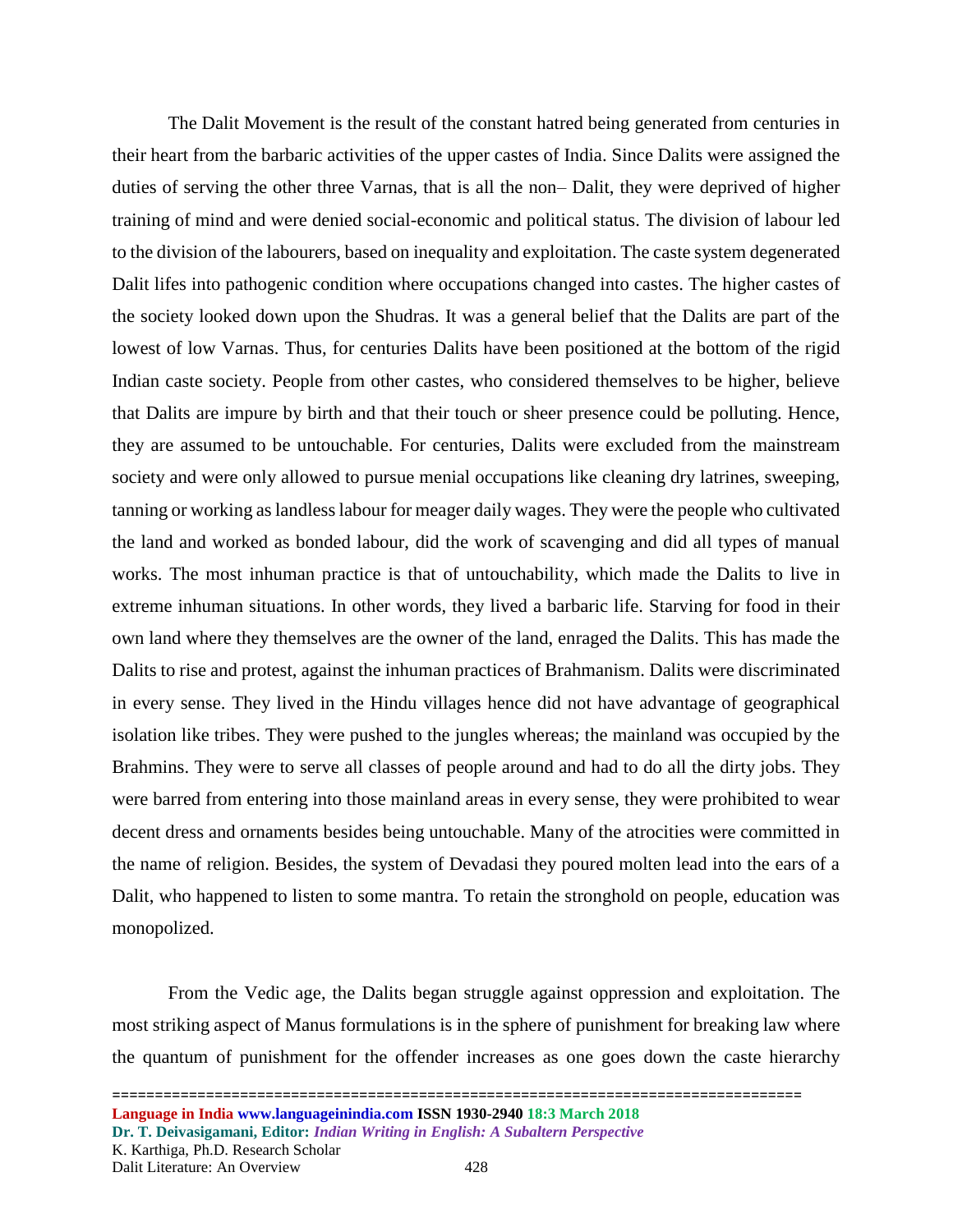(Chakraborty .11). From the classic instances of Shambuk who was killed for acquiring spiritual knowledge and Eklavya who was forced to cut off his thumb for his prowness to archery, the Dalits were always punished. Their only fault was that they are Dalits, and that they did not have any right to attain knowledge. Dronacharya could not take off the art of archery from Eklavya finally punished him by taking away his finger. The Dalits were always punished for the deeds that they didn't commit, just because it was coming in the way to the Brahmins. Whenever they constitute a threat to the Brahmanic hegemony, the Brahmins would not leave a chance to punish them. The Dalits were never placed in their rightful position, which they deserve. Today, they constitute the marginalized section of society .The reason behind this is that they were denied access to resources –material or intellectual as well as were exploited .It was thus the Dalits decided to stop the following of such unequal practices in society where one group benefits stealing from the other and began their movement due to the fact that they were denied equal status.

### **Dalit Literary Movement**

At a time, when there was no means of communication to support the Dalits, pen was the only solution. The media, newspapers were all under the control of the powerful class –the Brahmins. Given that the Brahmins would never allow the Dalits voice to be expressed, as it would be a threat for their own survival, the Dalits began their own magazine and began to express their own experiences. Their pen wrote not with ink, but with blood, of their own cuts –the cuts being basically mental, with instincts of physical in them. Dalit literature, the literature produced by the Dalit consciousness, emerged initially during the Mukti movement. Later, with the formation of the Dalit Panthers, there began to flourish a series of Dalit poetry and stories depicting the miseries of the Dalits the roots of which lies in the rules and laws of Vedas and Smritis. All these literatures argued that Dalit Movement fights not only against the Brahmins but all those people whoever practices exploitation, and those can be the Brahmins or even the Dalits themselves. New revolutionary songs, poems, stories, autobiographies were written by Dalit writers. All their feelings were bursting out in the form of writings. Writing is not simply writing, it is an act that reflect ones continuous fight against evil. It seemed as if the entire Dalit community found the space to break out their silence of thousand years. Such effective were the writings that each of its word had the capability to draw blood. The songs were sung in every village, poem and other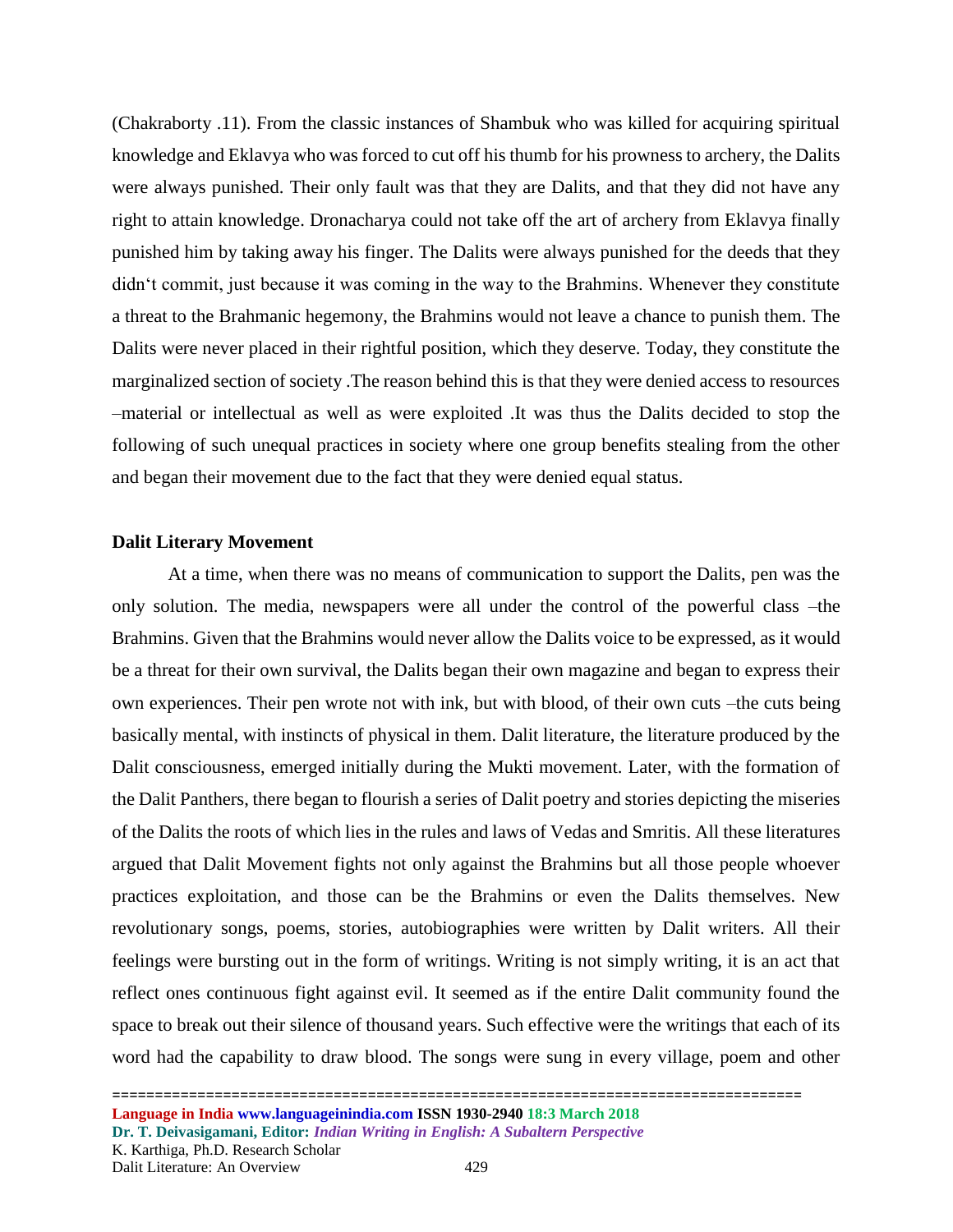writings were read by the entire community. Educated Dalit and intellectuals begin to talk about the problems of poor and about exploitation and humiliations from the upper castes without any hesitation educated Dalits tried to explain to the other illiterate brothers about the required change in the society. Dalit literature, try to compare the past situation of Dalits to the present and future generation not to create hatred, but to make them aware of their pitiable condition. It is not caste literature but is associated with Dalit movement to bring about socioeconomic change, through a democratic social movement.

#### **Conclusion**

Dalit Movement, a social revolution aimed for social change, replacing the age old hierarchical Indian society, based on the democratic ideals of liberty, equality and social justice, has begun much earlier, became intense in the 1970s and began to deem at present. One reason behind this, as pointed out by Uma Chakraborty, is that the academicians are not paying much attention. Books on Dalit Movement are written but these books do not reflect the actual things and are written keeping in view the Brahmin elites. No one wants to confront with those who have power. Besides this, the minds of the people are brahmanised through hegemony. Yet another vital issue is that the movement lack people from all the communities of Dalits. For instance, in Maharashtra, the Mahars dominated the movement. The other Dalit communities like the Mangs, Chamars were not actively involved in the Movement. As Kamble pointed out that the Mangs and Chamars had their traditional duties, whereby they could somehow manage their food. But the Mahars did not have any traditional duty which made them to protest. At present there came up many new issues. The Dalits who got power became the dolls in the hands of the Brahmins. Many of them tend to imitate the Brahmins changing their surnames and thus identity. They are ashamed of being called Dalits which make them to discriminate against their own kith and kin. It should be noted that Dalit Movement is against Brahmanism and not Brahmins. The Brahmanism is a mental state which accepts superiority of one man over another man. It gives more respect and profit for the caste which is up in the ladder of caste system, and as it goes down the ladder, resources and respect also decreases. Its contribution for the Dalits which is lowest of all the castes is nothing but exploitation, jeering and slavery. This mental state of Brahmanism not only exists in Brahmins but also in Shudras, who simply shape the ideas of Brahmanical practices without